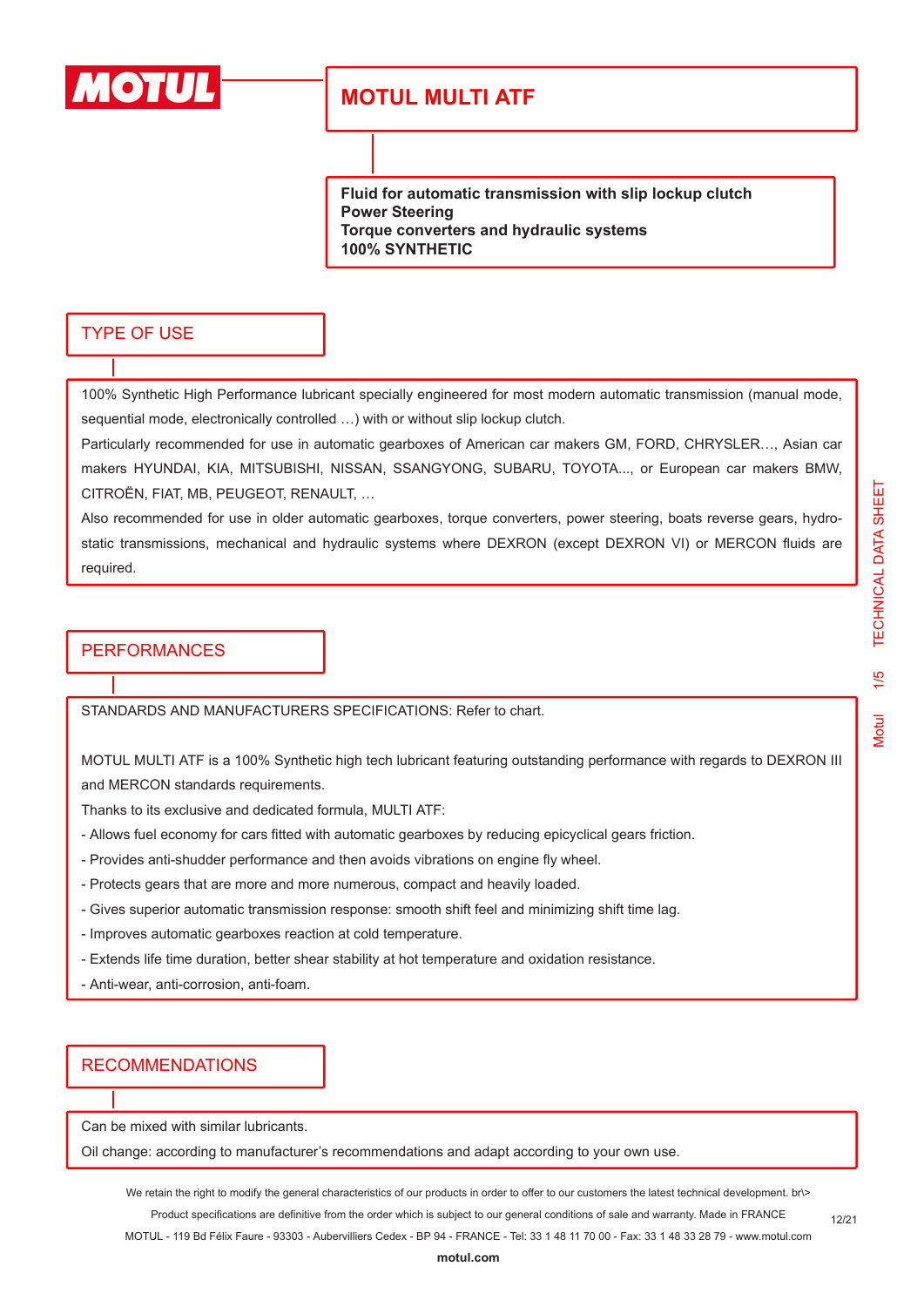

**Fluid for automatic transmission with slip lockup clutch Power Steering Torque converters and hydraulic systems 100% SYNTHETIC**

### **PROPERTIES**

| Color                                           | Visual     | Red                          |
|-------------------------------------------------|------------|------------------------------|
| Density at $20^{\circ}$ C (68 $^{\circ}$ F)     | ASTM D1298 | 0.845                        |
| Viscosity at $40^{\circ}$ C (104 $^{\circ}$ F)  | ASTM D445  | $36.2 \text{ mm}^2/\text{s}$ |
| Viscosity at $100^{\circ}$ C (212 $^{\circ}$ F) | ASTM D445  | $7.6$ mm <sup>2</sup> /s     |
| <b>Viscosity Index</b>                          | ASTM D2270 | 185.0                        |
| Flash point                                     | ASTM D92   | 218.0 °C / 414.0 °F          |

We retain the right to modify the general characteristics of our products in order to offer to our customers the latest technical development. br\>

Product specifications are definitive from the order which is subject to our general conditions of sale and warranty. Made in FRANCE MOTUL - 119 Bd Félix Faure - 93303 - Aubervilliers Cedex - BP 94 - FRANCE - Tel: 33 1 48 11 70 00 - Fax: 33 1 48 33 28 79 - www.motul.com

**[motul.com](http://www.motul.com)**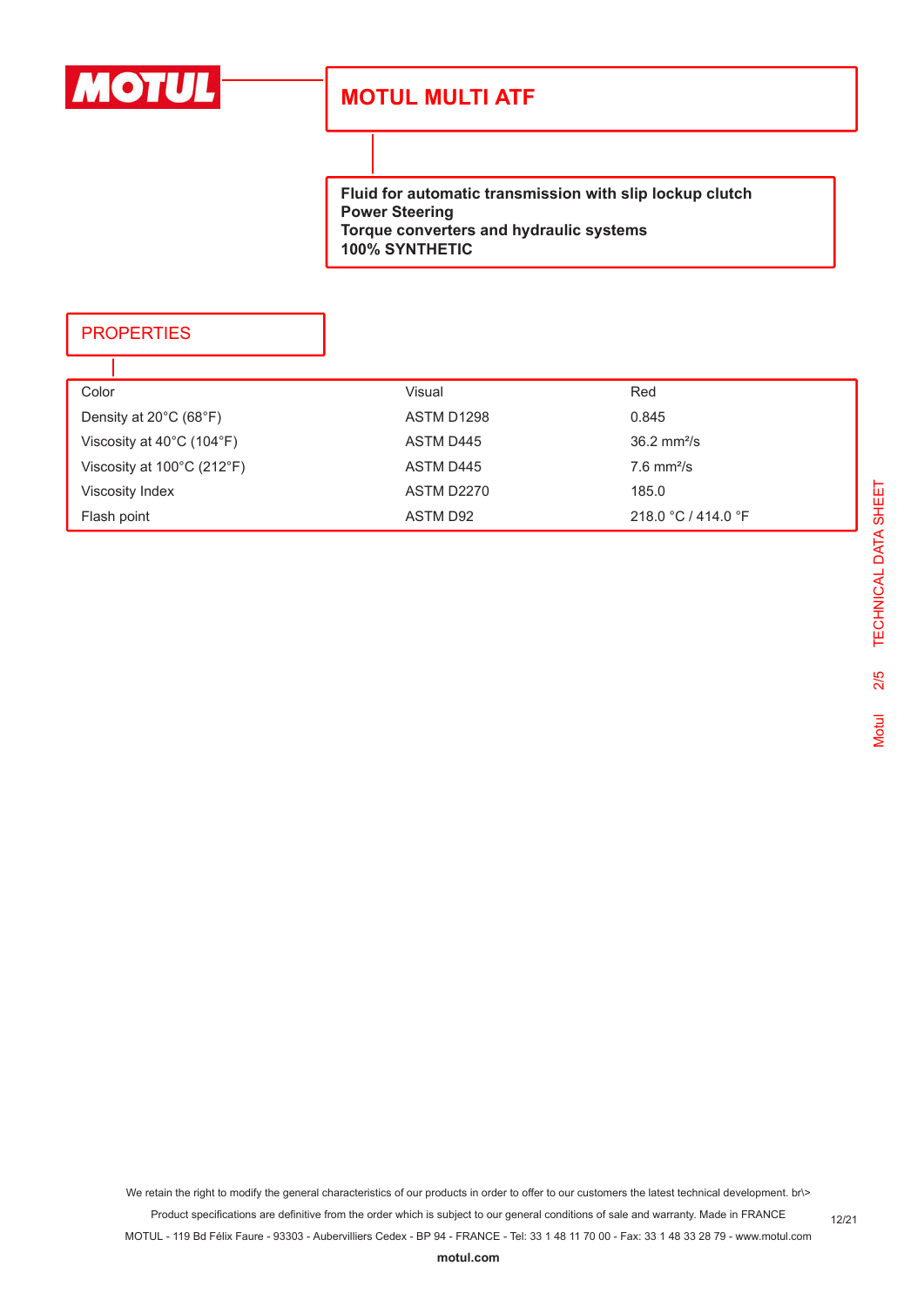

**Fluid for automatic transmission with slip lockup clutch Power Steering Torque converters and hydraulic systems 100% SYNTHETIC**

| <b><i>OE PERFORMANCES</i></b>           |                                                                                                                                                                                                                                                 |  |
|-----------------------------------------|-------------------------------------------------------------------------------------------------------------------------------------------------------------------------------------------------------------------------------------------------|--|
| <b>ACURA</b>                            | ATF Z1 (except CVTs)                                                                                                                                                                                                                            |  |
| <b>ALLISON TRANS-</b><br><b>MISSION</b> | C-4, TES-295                                                                                                                                                                                                                                    |  |
| <b>AUDI</b>                             | G 052 025, G 052 162, G 052 533, G 052 990, G 055 005, G<br>055 025, Tip-tronic                                                                                                                                                                 |  |
| <b>BENTLEY</b>                          | PY112995PA                                                                                                                                                                                                                                      |  |
| <b>BMW</b>                              | 81 22 9 400 272, 83 22 0 026 922, 83 22 0 142 516, 83 22 0<br>402 413, 83 22 2 305 396 (ATF2), 83 22 9 407 765, 83 22 9<br>407 807, ATF2, ETL 7045E, ETL 8072B, LA2634, LT 71141                                                                |  |
| <b>CHRYSLER</b>                         | ATF+, ATF+2, ATF+3, ATF+4, MS 5931, MS 7176, MS<br>7176D, MS 7176E, MS 9602                                                                                                                                                                     |  |
| <b>CITROËN</b>                          | 9730 AC, 9735-EJ, AL4 Automatic Gearbox Oil (# 9730.AE),<br>JWS 3309, Z 000169756                                                                                                                                                               |  |
| <b>DAIHATSU</b>                         | AMMIX ATF D-II, AMMIX ATF D-III SP                                                                                                                                                                                                              |  |
| <b>DAIMLER</b>                          | ATF+3, ATF+4                                                                                                                                                                                                                                    |  |
| <b>DS (CAPSA)</b>                       | 9730 AC. 9735-EJ. JWS 3309, Z 000169756                                                                                                                                                                                                         |  |
| <b>FIAT</b>                             | 9.55550-AG1, 9.55550-AG2, 9.55550-AV1, 9.55550-AV2,<br>9.55550-AV4                                                                                                                                                                              |  |
| <b>FORD</b>                             | ESP-M2C166-H, FNR5, M2C185-A, M2C186-A, MERCON,<br>MERCON SP, MERCON V, SQ-M2C9010-A, WSA-<br>M2C195-A, WSS-M2C138-CJ, WSS-M2C166-H, WSS-<br>M2C924-A, XL-12, XT-2-QDX, XT-2-QDX (M), XT-2-QSM<br>(Syn), XT-5-QM, XT-6-QSP, XT-8-QAW, XT-9-QMM5 |  |
| <b>FUCHS</b>                            | TITAN 3353, TITAN ATF 4400                                                                                                                                                                                                                      |  |
| <b>GENERAL MOTORS</b>                   | 19256039, 1940771, 1940773, 88861950, 88861951,<br>88900925, 9985010, GM DEXRON II D, GM DEXRON II E,<br>GM DEXRON III G, GM DEXRON III H                                                                                                       |  |
| <b>HONDA</b>                            | 082000-9001, ATF DW-1 (except CVTs), ATF Z1 (except<br>CVTs), Special ATF Honda, Special Honda Power Steering<br>Fluid                                                                                                                          |  |
| <b>HYUNDAI</b>                          | 040000C90SG, ATF 9638, DEX-II, JWS 3314, Matic D,<br>Red-1, SP II, SP III                                                                                                                                                                       |  |
| <b>INFINITI</b>                         | ATF FMS, MATIC D, MATIC J, MATIC K, MATIC S, MATIC<br>W                                                                                                                                                                                         |  |
| <b>ISUZU</b>                            | ATF Z1 (except CVTs), Besco ATF II, H50235, SCS                                                                                                                                                                                                 |  |
| <b>JAGUAR LAND</b><br><b>ROVER</b>      | Jaguar Fluid 8432, JLM 20237, JLM 20238, M-1375.4                                                                                                                                                                                               |  |
| JEEP                                    | ATF+3                                                                                                                                                                                                                                           |  |
| KIA                                     | ATF SP-3, DEX-II, JWS 3314, Matic D, Red-1, SP II, SP III,<br>UM040 CH020                                                                                                                                                                       |  |
| <b>LAND ROVER</b>                       | M-1375.4, N402, STC 4863, TYK500050                                                                                                                                                                                                             |  |
| <b>LEXUS</b>                            | ATF Type T-IV, ATF WS, JWS 3324, NWS 9638                                                                                                                                                                                                       |  |
| <b>MASERATI</b>                         | 231603                                                                                                                                                                                                                                          |  |
| <b>MAZDA</b>                            | 6-sp AT, ATF D-II, ATF F-1, ATF M-III, ATF M-V, JWS 3317                                                                                                                                                                                        |  |

We retain the right to modify the general characteristics of our products in order to offer to our customers the latest technical development. br\> Product specifications are definitive from the order which is subject to our general conditions of sale and warranty. Made in FRANCE

12/21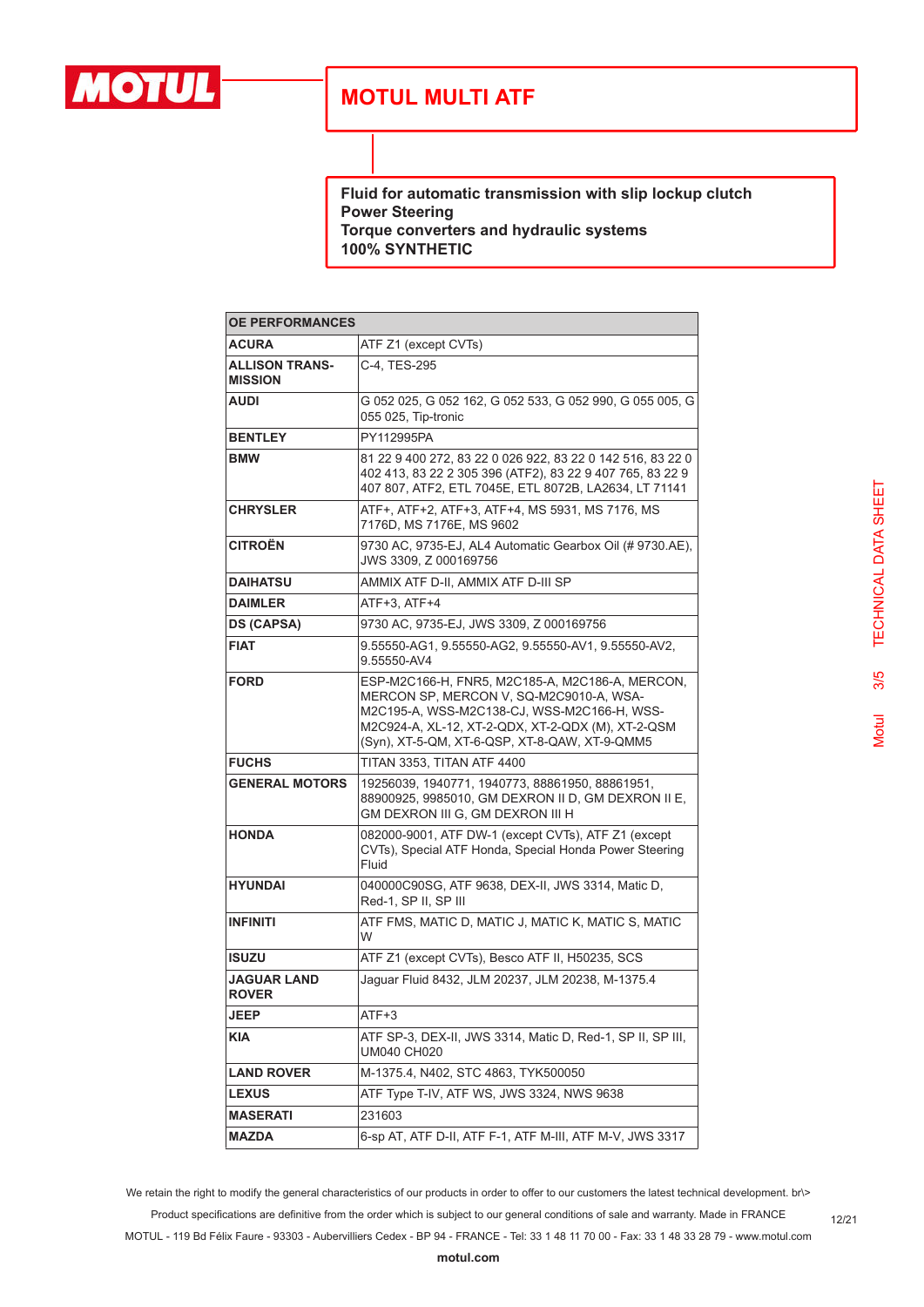

**Fluid for automatic transmission with slip lockup clutch Power Steering Torque converters and hydraulic systems 100% SYNTHETIC**

| <b>MERCEDES-BENZ</b> | A 001 989 22 03, MB 236.1, MB 236.10, MB 236.11, MB<br>236.12, MB 236.3, MB 236.5, MB 236.7, MB 236.9                                                         |
|----------------------|---------------------------------------------------------------------------------------------------------------------------------------------------------------|
| <b>MINI</b>          | 81 22 9 400 272, 83 22 0 402 413, ASW 3309, ETL 7045E,<br>LA2634                                                                                              |
| <b>MITSUBISHI</b>    | ATF-J2, ATF-J3, ATF-PA, AYC Fluid, Diamond (USA) / Dia<br>Queen PSF, PSF 3, SP II, SP III                                                                     |
| <b>NISSAN</b>        | ATF D3M, ATF FMS, MATIC D, MATIC J, MATIC K, MATIC<br>S, MATIC W, PSF-II                                                                                      |
| <b>OPEL</b>          | GM 1940700, GM 1940767, GM 21005966 Transaxle, GM<br>2217466                                                                                                  |
| <b>PEUGEOT</b>       | 9730 AC, 9735-EJ, JWS 3309, Z 000169756                                                                                                                       |
| <b>PORSCHE</b>       | 043 205 28, 999 917 547 00 (A2)                                                                                                                               |
| <b>RENAULT</b>       | CLIP, DP0, Elfmatic J6, matic D2, matic D3                                                                                                                    |
| <b>ROLLS-ROYCE</b>   | PL 31493PA                                                                                                                                                    |
| <b>ROVER</b>         | ATF 206                                                                                                                                                       |
| <b>SAAB</b>          | 93 160 393, 93 165 147, JWS 3309                                                                                                                              |
| <b>SATURN</b>        | 22686186, T-IV                                                                                                                                                |
| <b>SEAT</b>          | G 052 533, G 052 990                                                                                                                                          |
| <b>SKODA</b>         | G 052 533, G 052 990                                                                                                                                          |
| <b>SUBARU</b>        | ATF HP, KO410Y0700, SKU: SOA868V9241                                                                                                                          |
| <b>SUZUKI</b>        | JWS 2384K, JWS 3314, JWS 3317                                                                                                                                 |
| <b>TOYOTA</b>        | 08886-00405, 08886-81015, ATF D-III, ATF Type T, ATF<br>Type T-II, ATF Type T-III, ATF Type T-IV, ATF WS, JWS<br>2312D, JWS 3309, JWS 3324, LF                |
| <b>VAUXHALL</b>      | GM 1940700, GM 1940767, GM 21005966 Transaxle, GM<br>2217466                                                                                                  |
| <b>VOITH</b>         | G607 (H55.6335xx)                                                                                                                                             |
| <b>VOLVO</b>         | 1161521, 1161540, 97340, 97342                                                                                                                                |
| <b>VW</b>            | G 052 025, G 052 162, G 052 533, G 052 990, G 055 005, G<br>055 025, TL 52 162                                                                                |
| ZF                   | Lifeguard 5, Lifeguard 6, S671 090 170, S671 090 255, TE-<br>ML 03D, TE-ML 04D, TE-ML 09, TE-ML 09A, TE-ML 09B,<br>TE-ML 14A, TE-ML 14B, TE-ML 16L, TE-ML 17C |
| <b>PRODUCTS</b>      |                                                                                                                                                               |
| <b>AISIN</b>         | AW-F21, CLIP, FF ATF, JWS 2312D, JWS 3309, JWS 3314,<br><b>JWS 3317</b>                                                                                       |
| AML                  | 4G4319A509 / AA / S                                                                                                                                           |
| <b>APPOLLOIL</b>     | ATF Red-1K                                                                                                                                                    |
| <b>CASTROL</b>       | Transmax J, Transmax Z, TranSynd                                                                                                                              |
| <b>ESSO</b>          | ATF LT 71141, JWS 3314                                                                                                                                        |
| <b>IDEMITSU</b>      | ATF HP, K17                                                                                                                                                   |
| <b>JATCO</b>         | 1A, JF613E                                                                                                                                                    |
| <b>MOBIL</b>         | ATF 3309, ATF 3317                                                                                                                                            |

We retain the right to modify the general characteristics of our products in order to offer to our customers the latest technical development. br\> Product specifications are definitive from the order which is subject to our general conditions of sale and warranty. Made in FRANCE